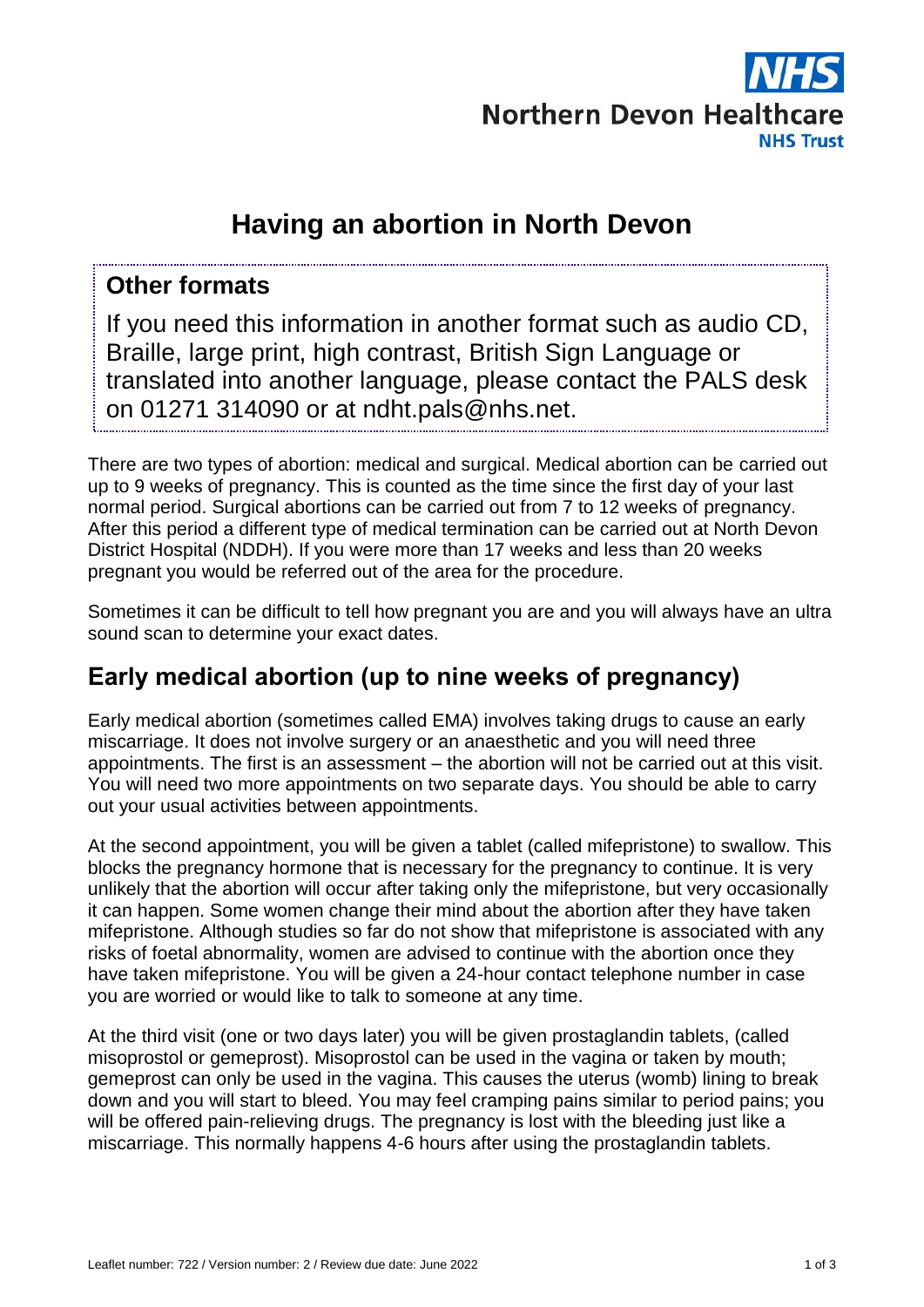#### **Vacuum aspiration from 7-15 weeks of pregnancy**

Vacuum aspiration (sometimes called suction abortion) involves a small tube being inserted into the vagina, through the cervix (entrance to the uterus) and into the uterus to remove the pregnancy by suction. To make this easier, tablets containing misoprostol are sometimes inserted into the vagina before the procedure is carried out to help soften the cervix. To reduce any discomfort or pain during the abortion there is a choice of pain relief. A local anaesthetic can be injected into the cervix or you can have a light general anaesthetic so you are asleep during the procedure. Vacuum aspiration takes about 5-10 minutes. You will usually go home on the same day, a few hours after the abortion has been carried out.

## **Where can I get an abortion?**

You can be referred to NDDH for an abortion. You will be given the next available appointment and where possible they will provide your preferred method of abortion. If there is a long waiting list it may be possible to refer you to the Royal Devon and Exeter hospital (RD&E) for an earlier appointment. You will need to be referred by a doctor, which can be either your own GP or a doctor at this clinic.

Alternatively you can self-refer to Marie Stopes. If you are registered with a GP locally, you will not be charged. The advantage of going to Marie Stopes is that you can often get seen quite quickly. The disadvantage is that you need to travel to either Exeter or Bristol. For more information, visit their website [www.mariestopes.org.uk](https://www.mariestopes.org.uk/) or call 0345 300 8090.

## **Counselling**

If you are undecided about your final decision or would like some extra support before or after the abortion there is counselling available from your abortion provider.

## **Contraception**

It is possible to get pregnant immediately after an abortion and so it is important to have made a decision about your contraception prior to your abortion. For more information about the options available, go to our website: [www.devonsexualhealth.nhs.uk](https://www.devonsexualhealth.nhs.uk/) or visit one of our clinics.

#### INFORMATION DURING COVID-19

It is still possible to access an abortion as above during the current pandemic. In some cases it may be possible to access services and to get pills prescribed remotely. For more information, contact your GP or Devon Sexual Health. Alternatively, you can contact Marie Stopes directly.